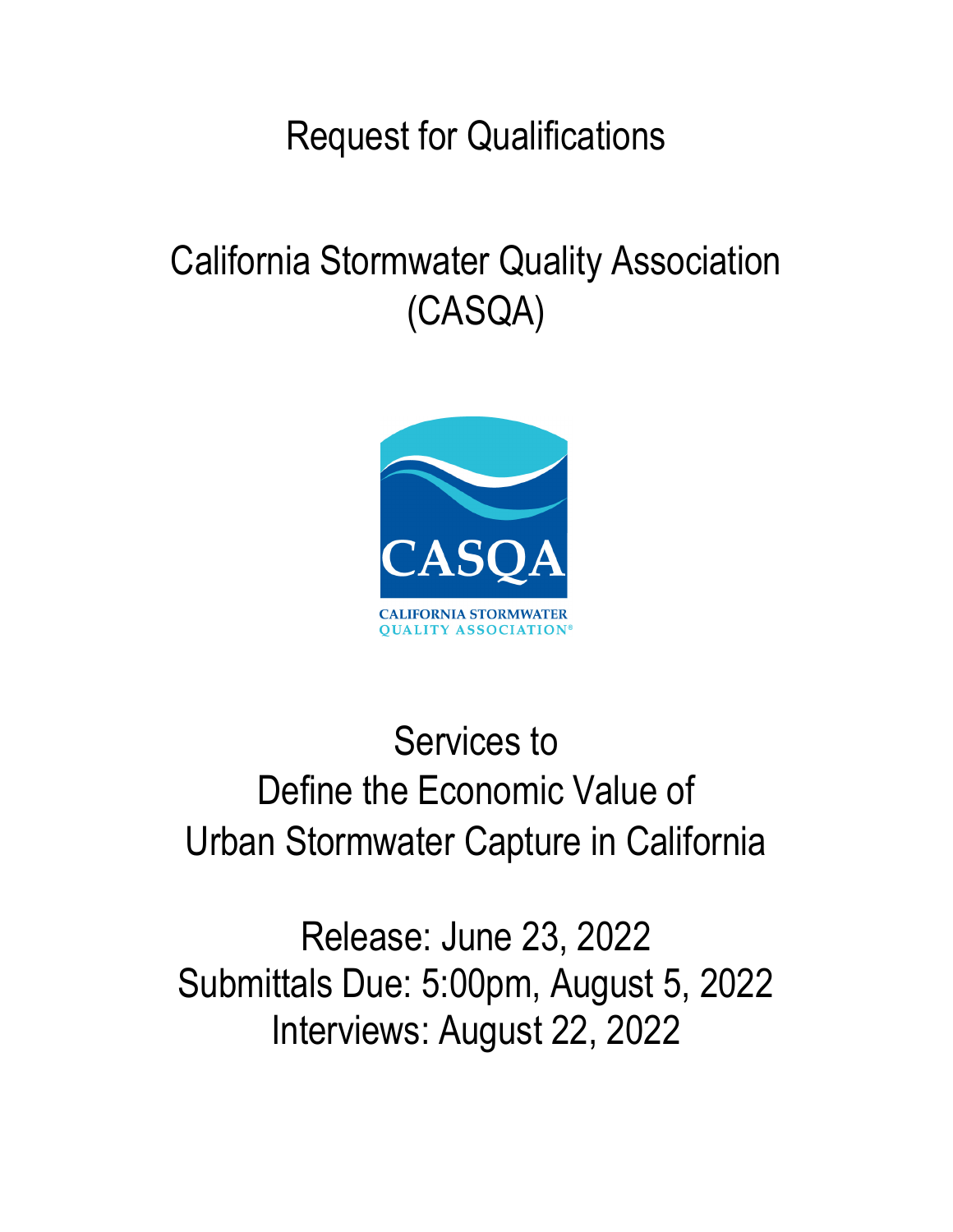# **Table of Contents**

Appendix A CASQA's Standard Agreement for Professional Consultant Services (provided upon request) Appendix B Scope of Services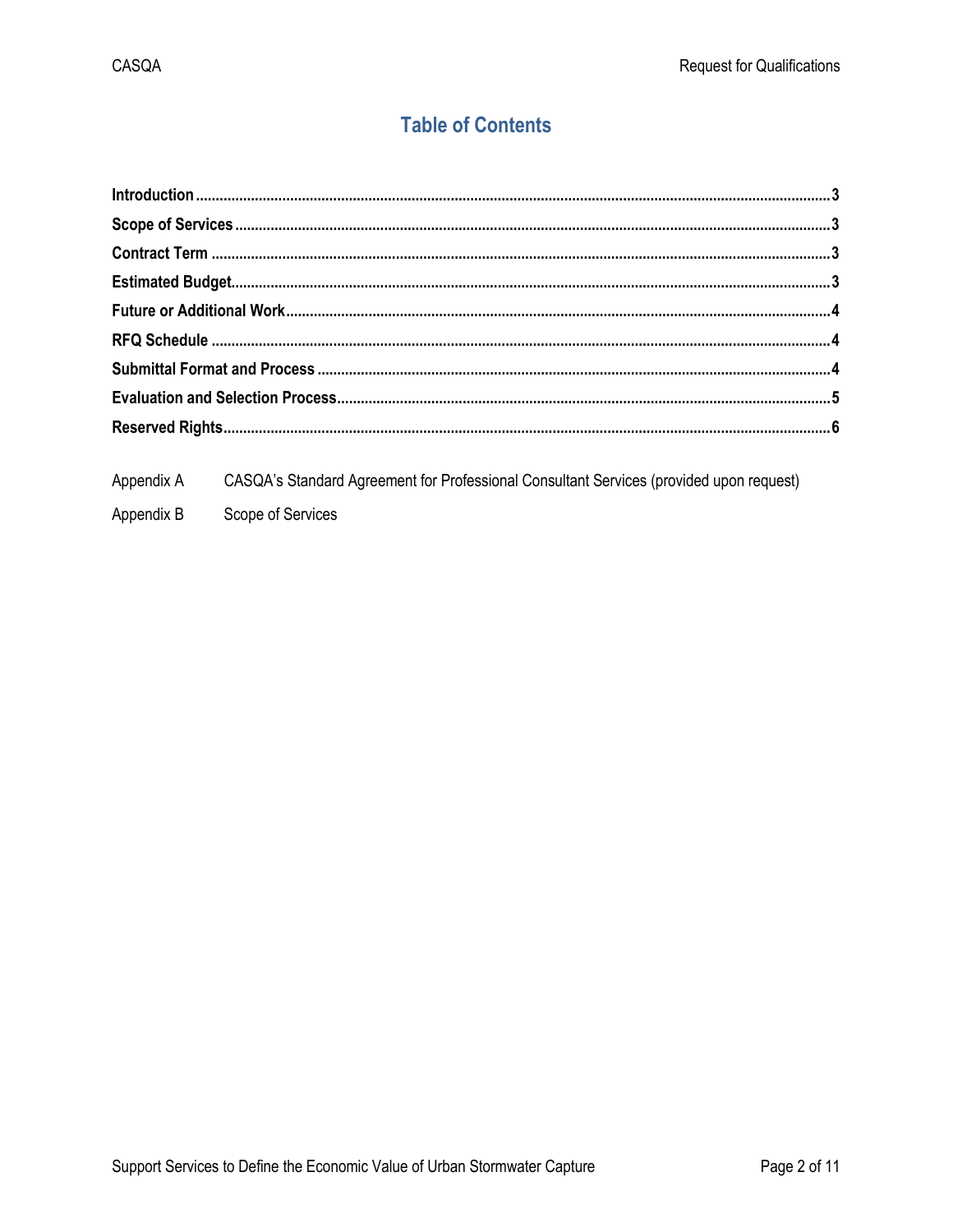# <span id="page-2-0"></span>**Introduction**

The California Stormwater Quality Association (CASQA) is pleased to announce this Request for Qualifications (RFQ) for services to Define the Economic Value of Urban Stormwater Capture in California. The purpose of the RFQ is to identify the most qualified organization(s) to provide these services in support o[f CASQA's Vision](https://www.casqa.org/about/vision) and annual priorities.

This RFQ is open to individual organizations and to teams of organizations. **The lead / primary organization must be a college, university, or nonprofit organization.** Interested organizations are invited to provide Statement of Qualifications (SOQs) in response to this RFQ. The SOQs will be reviewed and evaluated against criteria by a selection group designated by CASQA's Executive Director. CASQA intends to establish a contract with the selected individual organization and/or team of organizations to provide the services described below.

SOQs shall be submitted by organizations that have a capable and demonstrable background in the type of work described below. Additionally, interested organizations shall have sufficient, readily available resources in the form of trained personnel, support services, specialized consultants, and financial resources to carry out work without delay and within the specified budget.

Organizations will be expected to sign CASQA's Standard Agreement for Professional Consultant Services (Appendix A, available upon request). Any exceptions to CASQA's Standard Agreement for Professional Consultant Services must be noted in the transmittal letter for the Statements of Qualifications.

## <span id="page-2-1"></span>**Scope of Services**

A short summary is provided below and the more complete scope of services for the project is included in Appendix B. The tasks identified in Appendix B are provided as guidance for preparing SOQs. The final scope of work(s) will be negotiated with the selected organization(s).

#### **SERVICES TO DEFINE THE ECONOMIC VALUE OF URBAN STORMWATER CAPTURE IN CALIFORNIA**

| <b>Budget Estimate for Task 1:</b> | $$50,000 - $60,000$                                 |
|------------------------------------|-----------------------------------------------------|
| <b>Budget Estimate for Task 2:</b> | TBD (based on annual budget allocation and funding) |
| <b>CASQA Subcommittee:</b>         | <b>Stormwater Capture and Use Subcommittee</b>      |

<span id="page-2-2"></span>Stormwater is a resource with social, economic, and ecological value that is underutilized in California's water portfolio. Urban stormwater capture has the potential to augment California's water supplies, improve water quality, mitigate urban heat island effects, and increase open green space. Part of the problem is that many early stormwater capture and use projects were developed with water quality compliance as the primary driver, which frames stormwater as a problem and the solution as a costly investment. Adding to the problem, stormwater programs throughout the state are underfunded as they often lack a dedicated revenue source and compete for funding with other essential services such as police, fire, and park departments. To increase investment in this critical resource, this project aims to define the economic value of urban stormwater capture in California.

## **Contract Term**

Services will be initiated in 2022, with the contract term extending through December 31, 2025. Task 1 should be completed by summer / fall of 2023.

## <span id="page-2-3"></span>**Estimated Budget**

Funding for these services is determined on an annual basis (Year 1: notice to proceed through December 31, 2022; Subsequent Years: January 1 through December 31). For context, the budget for Task 1 is \$50,000 to \$60,000,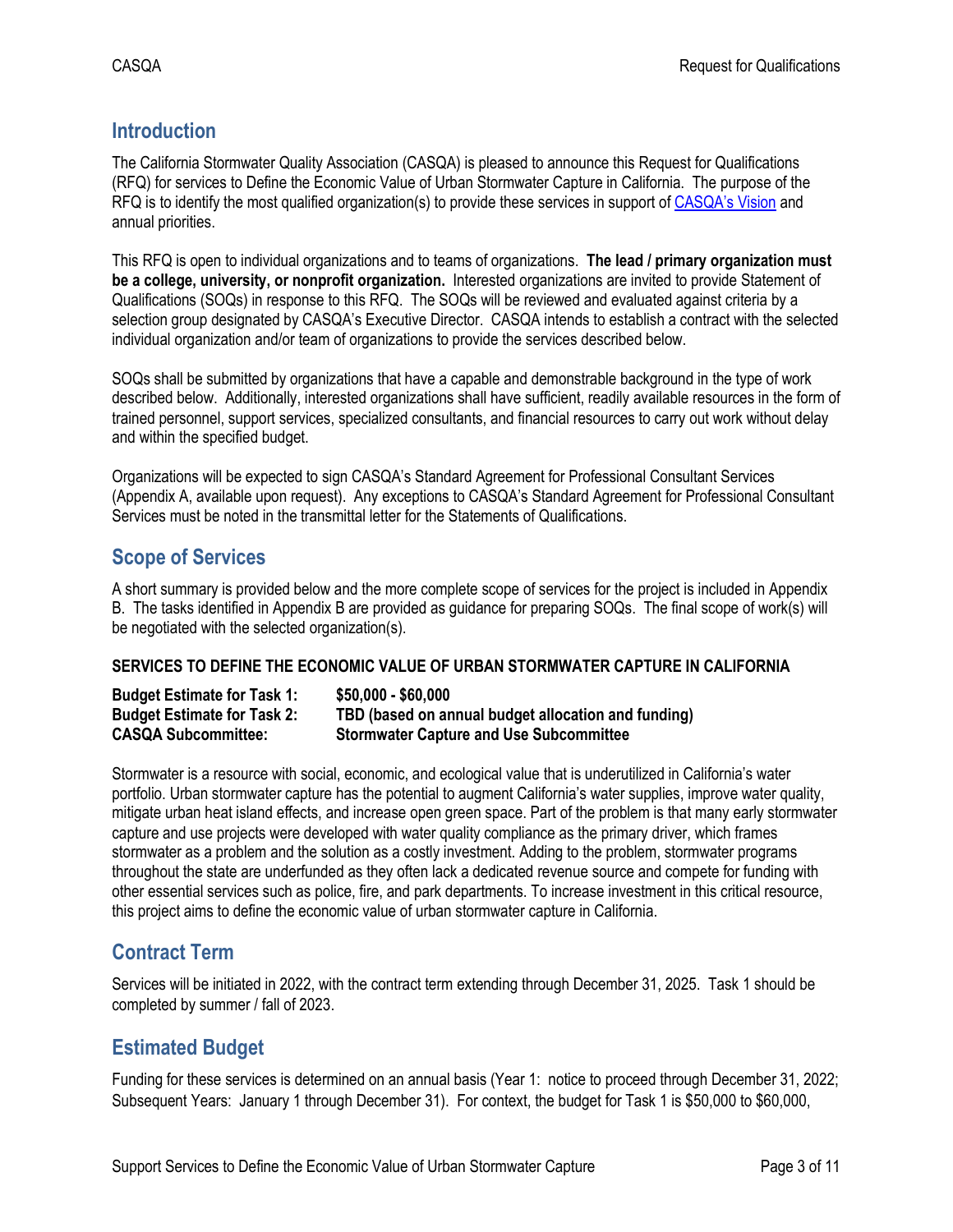which will be allocated annually in a task order. Any additional work beyond Task 1 is subject to future funding and budget allocations.

### <span id="page-3-0"></span>**Future or Additional Work**

No additional budget or work, beyond what is identified for the project, is guaranteed or implied. Regardless of the contract term, CASQA reserves the right to (1) limit the scope of work as defined in this RFQ, (2) conduct additional RFQs / RFPs in the future for any additional work that results from this initial project, and/or (3) utilize this RFQ process to award additional work, consistent with but in addition to the work identified in this RFQ, to the selected consultant(s) during the contract term.

### <span id="page-3-1"></span>**RFQ Schedule**

- RFQ release: June 23, 2022
- Questions due t[o CASQA@casqa.org:](mailto:CASQA@casqa.org) July 8
- Responses to questions provided on th[e CASQA website:](https://www.casqa.org/news-library/rfps-rfqs) July 13, 2022
- SOQs due: 5:00 PM, Friday, August 5, 2022
- Interviews with selected organizations, as requested by CASQA: Monday, August 22, 2022 (notifications will be sent the week of August 16, 2022)
- Board of Directors approval of contractor selection and contract: Anticipated Wednesday, September 7, 2022

### <span id="page-3-2"></span>**Submittal Format and Process**

#### **SOQ FORMAT**

The total allowable number of pages in the SOQ PDF file is **15 pages max** (note, page limit includes all sections specified below, including cover letter, resumes, and rate sheets).

Each SOQ shall include the following sections:

- **Transmittal letter:** Provide a cover letter that includes the following:
	- o Description / statement of interest in being selected to conduct the project.
	- $\circ$  Basic contact information for the individual responsible for the SOQ and to whom correspondence should be addressed, including name, title, address, telephone number, and email address.
	- $\circ$  Statement affirming the organization has sufficient, readily available resources in the form of trained personnel, support services, specialized consultants, and financial resources to carry out work without delay and within the specified budget.
	- $\circ$  Statement affirming that the identified key staff will actively work on the project.
	- o Include any exceptions to CASQA's Standard Agreement for Professional Consultant Services in the transmittal letter.
- **Understanding Needs of CASQA:** Describe the organization's understanding of the needs of CASQA with respect to defining the economic value of urban stormwater capture.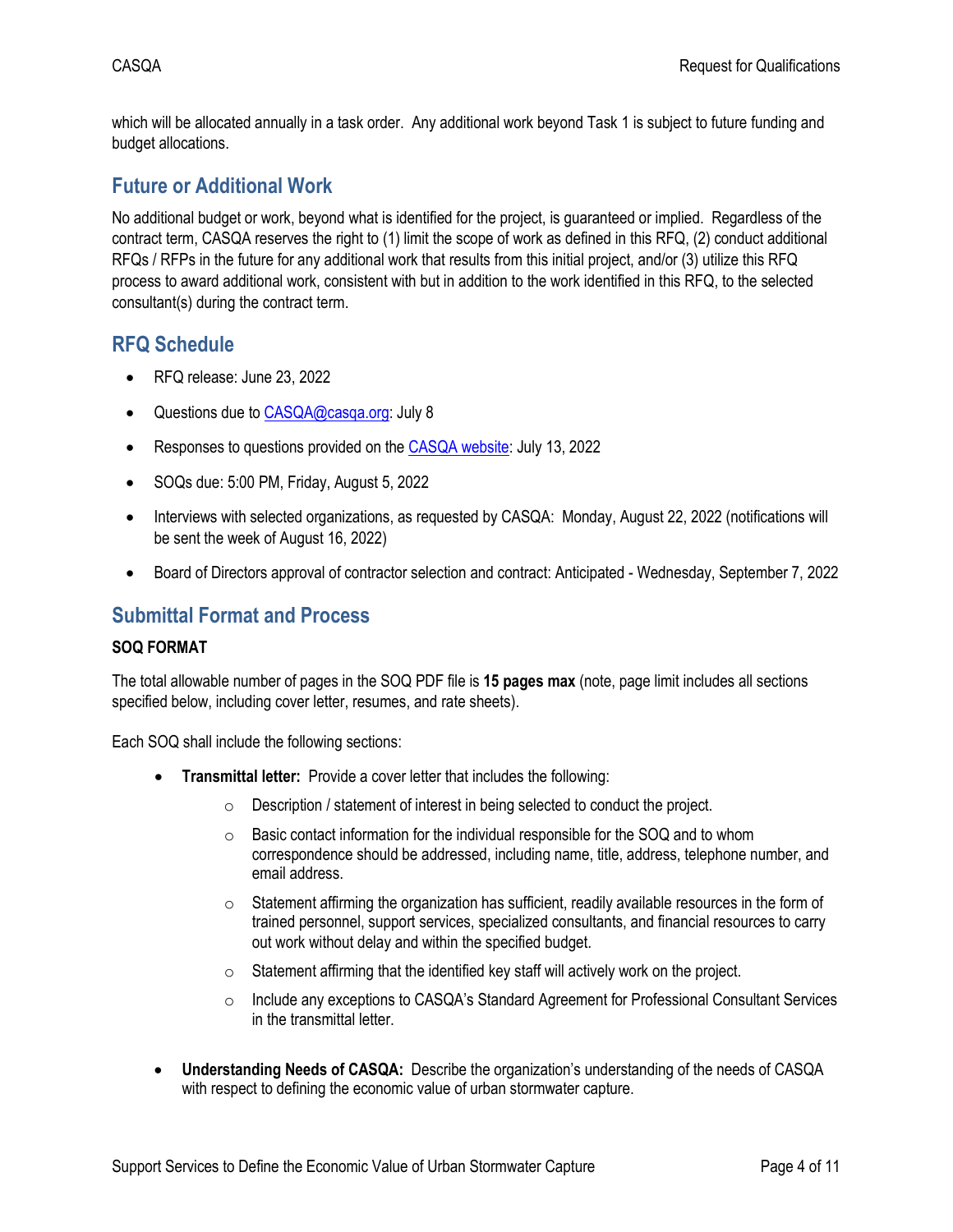- **Approach to the Project:** Include a description of the approach(es) consultant proposes to use to address the Scope of Services, including an organizational chart identifying the proposed project manager and key staff for providing services to address the Scope of Services. Address approach to coordination with CASQA and potential partners. Provide a schedule to complete the services of Task 1 within one year from the notice to proceed.
- **Organization's Qualifications and Experience:** Provide a detailed description of the organization's qualifications and experience providing services relevant to defining the economic value of stormwater. Descriptions should include the details of providing the same or similar services to other municipal or water advocacy-based organizations or associations, including client and contact information, task, project, or program name, description of services provided, years of service, budget, and roles of key staff. Proven leadership of economic evaluations of water projects within California's complex water system shall be highlighted in the project descriptions. **The lead / primary organization must be a college, university, or nonprofit organization.**
- **Staff Qualifications and Experience:** Provide descriptions of the specific qualifications and experience of the key staff proposed to provide services. Proven leadership of economic evaluations of water projects within California's complex water system shall be highlighted in key staff resumes.
- **References:** Provide three references, which should be for as recent and as relevant experience as possible. For each reference, provide contact information, and a brief description of services provided, years of service, budget, ability to meet schedule / deadlines, and roles of key staff.
- **Proposed Fee Schedule:** Provide the organization's current standard fee schedule, indicating fees for labor by staff or position, other direct costs, and fees and any indirect costs. Please note that the fee schedule will apply for the full contract term.
- **Resumes**: Provide brief resumes of key staff.

#### **SOQ PROCESS**

- **Questions:** In developing the SOQ, if any interested organization's wish to submit questions, they must be submitted t[o CASQA@casqa.org](mailto:CASQA@casqa.org) by Friday, July 8, 2022. CASQA will post responses to all questions received by that date to [our website](https://www.casqa.org/about/rfps-rfqs) by July 13, 2022.
- **SOQ Submittal:** SOQs shall be submitted in electronic format (PDF) only to CASQA at [CASQA@casqa.org](mailto:CASQA@casqa.org) **by 5:00 PM, Friday, August 5, 2022**. Late or incomplete SOQs will not be considered. Complete SOQs submitted timely will be reviewed and evaluated.

#### <span id="page-4-0"></span>**Evaluation and Selection Process**

CASQA will use the following process to evaluate, identify, and select a consultant(s) for the project(s).

#### **RESPONSIVENESS REVIEW**

CASQA will conduct an initial review of SOQs to ensure they are responsive to the requirements of this RFQ. If an SOQ does not include sufficient information to allow CASQA to evaluate the SOQ in any of the selection criteria below, the SOQ may be considered non-responsive.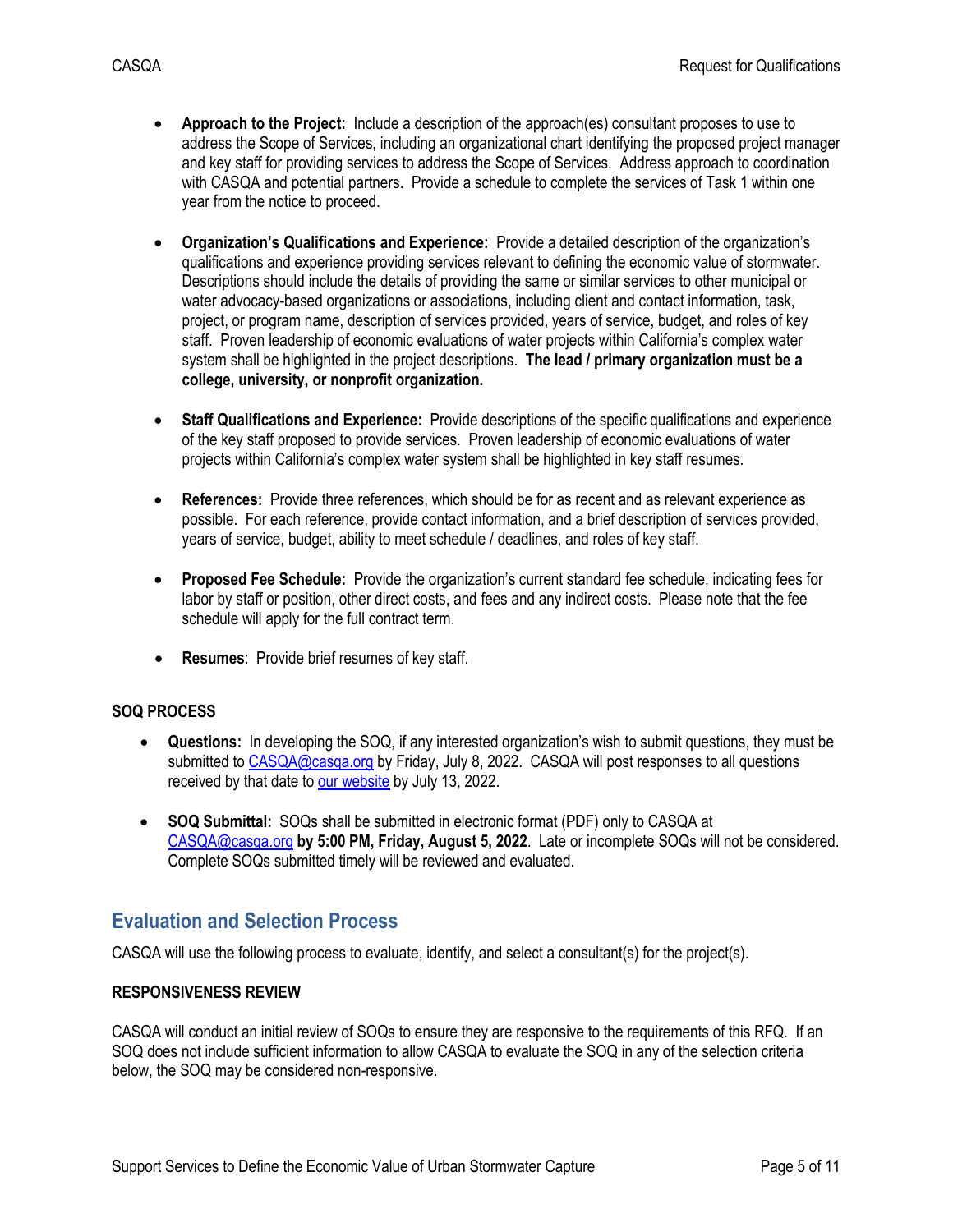#### **SOQ EVALUATION PROCESS, INCLUDING SELECTION CRITERIA**

SOQs determined to be responsive to this RFQ will be evaluated according to the following criteria:

- Understanding needs of CASQA and its member agencies
- Approach to the project
- Qualifications and experience of organization providing the same or similar services
- Qualifications and experience of key staff in providing same or similar services
- Demonstrated ability to meet deadlines and budgetary requirements
- Overall quality, clarity, and completeness of submittal

#### **INTERVIEWS**

At CASQA's discretion, interviews may be conducted. Organizations that are invited to interview will be notified the week of August 16, 2022. Interviews will be held on August 22, 2022.

#### **NOTIFICATION**

<span id="page-5-0"></span>CASQA will notify all respondents who submitted an SOQ whether or not they have been selected for the project.

### **Reserved Rights**

CASQA reserves the right to reject any and all SOQs. CASQA reserves the right to determine an SOQ is nonresponsive to this RFQ and stop the evaluation of such an SOQ. CASQA reserves the right to decline to enter into a contract with a consultant for any reason that CASQA, in its sole discretion, determines.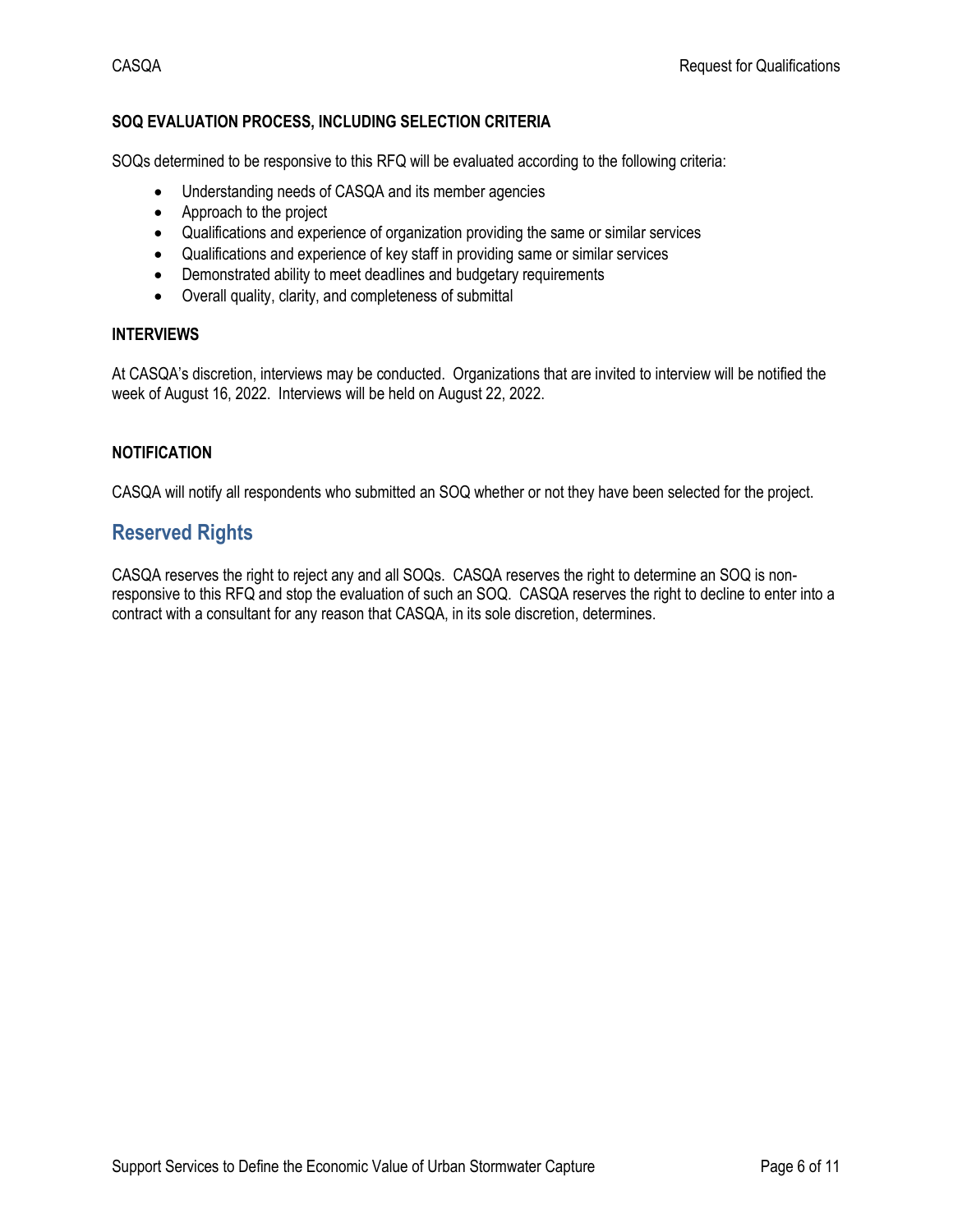# **Appendix A**



# CASQA's Standard Agreement for Professional Consultant Services

(provided upon request)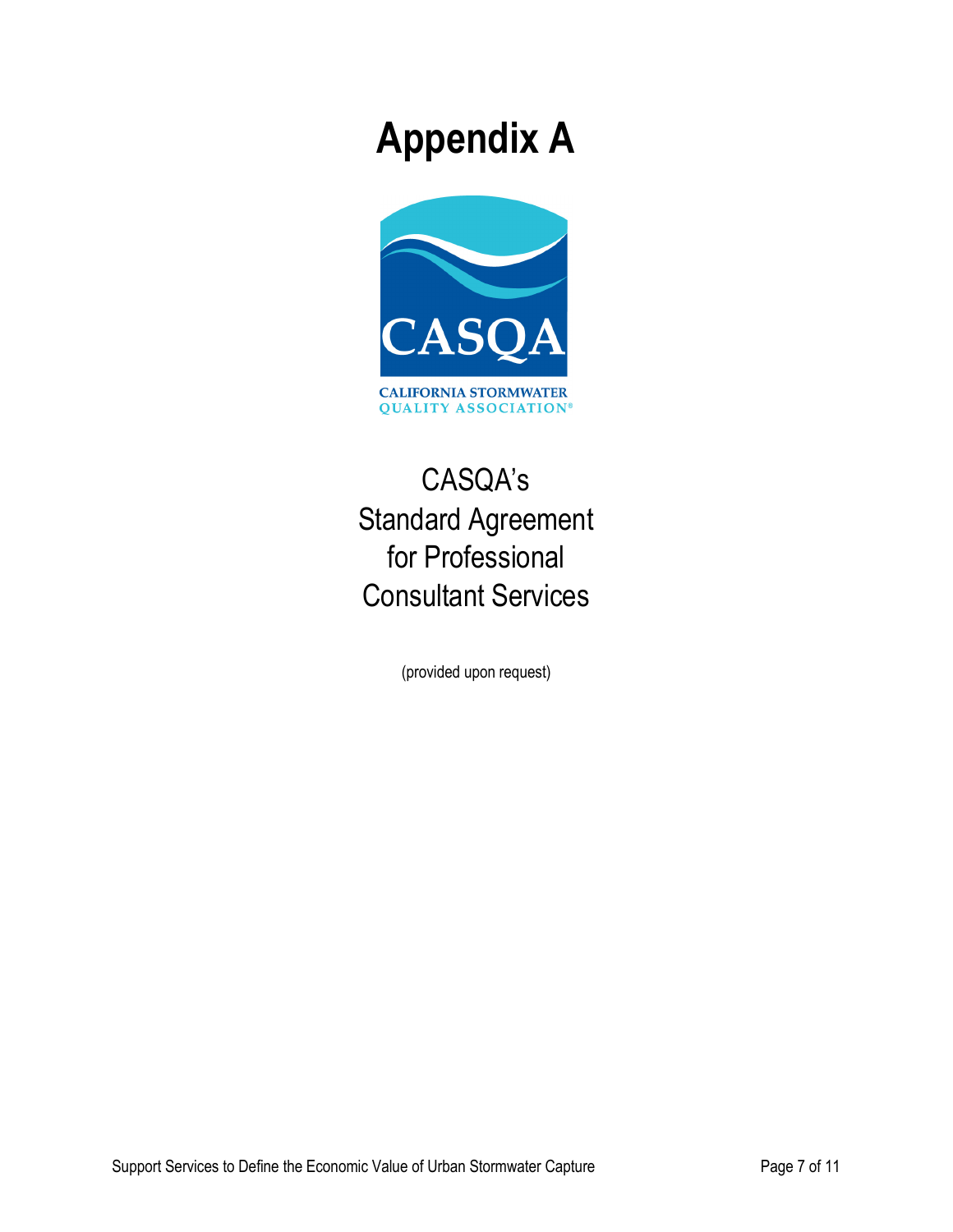# **Appendix B**



# Scope of Services: Support Services to Define the Economic Value of Stormwater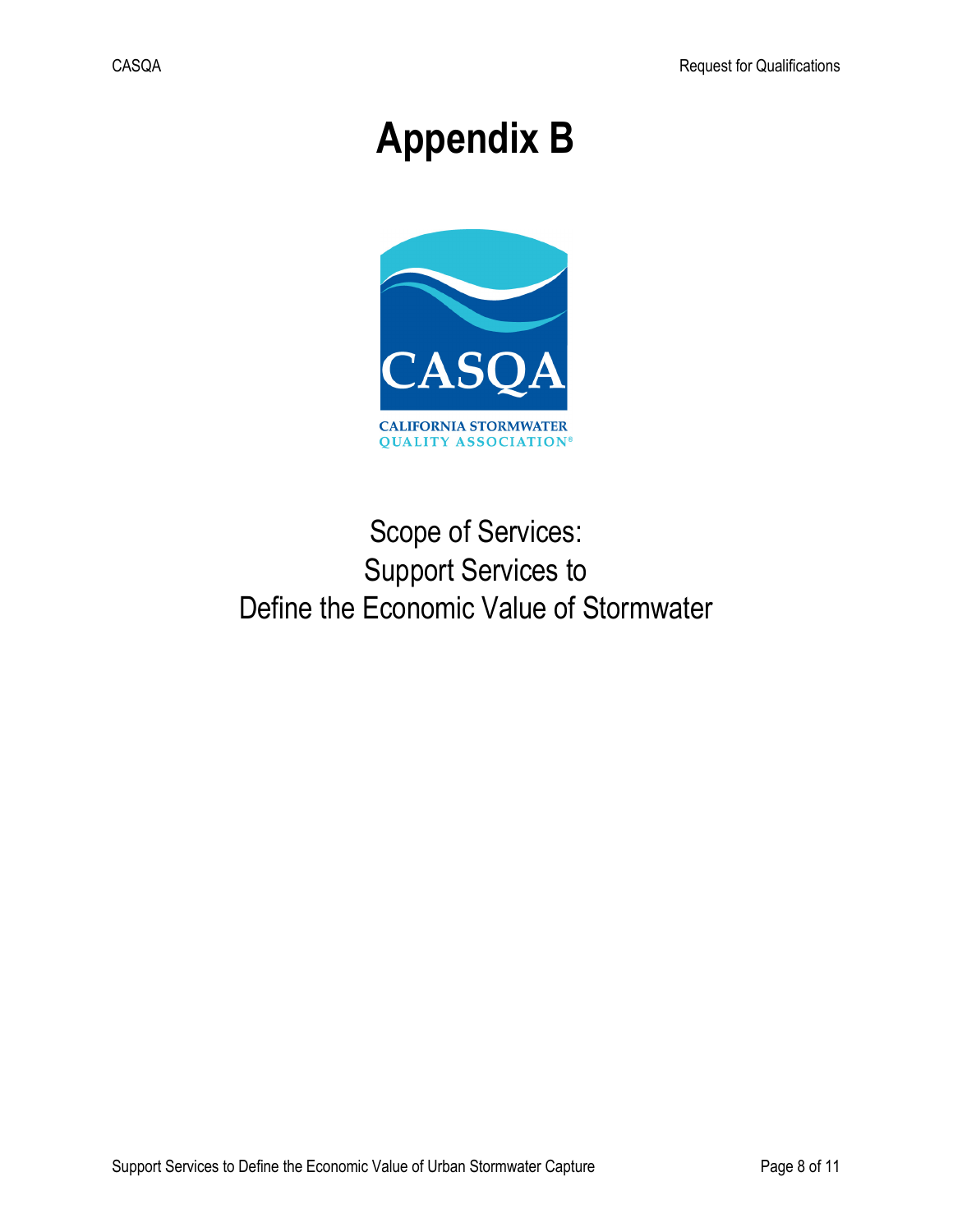# **Support Services to Define the Economic Value of Stormwater**

| <b>Budget Estimate for Task 1:</b> | \$50,000 - \$60,000                                        |
|------------------------------------|------------------------------------------------------------|
| <b>Budget Estimate for Task 2:</b> | TBD (based on annual budget allocation and future funding) |
| <b>CASQA Subcommittee:</b>         | <b>Stormwater Capture and Use Subcommittee</b>             |

#### **BACKGROUND**

Stormwater is a resource with social, economic, and ecological value that is underutilized in California's water portfolio. Urban stormwater capture has the potential to augment California's water supplies, improve water quality, mitigate urban heat island effects, and increase open green space. Part of the problem is that many early stormwater capture and use projects were developed with water quality compliance as the primary driver, which frames stormwater as a problem and the solution as a costly investment. Adding to the problem, stormwater programs throughout the state are underfunded as they often lack a dedicated revenue source and compete for funding with other essential services such as police, fire, and park departments. To increase investment in this critical resource, this project aims to define the economic value of urban stormwater capture in California.

In policies focused on water supply, stormwater is severely underrepresented. For instance, on July 28, 2020, California state agencies developed a "water resilience portfolio" to describe a set of actions to meet California's water needs. Stormwater, however, was mentioned 13 times whereas "groundwater" had an astounding 284 mentions. This is in contrast to the reality that stormwater capture is a sustainable and resilient resource with multiple benefits including infiltrating stormwater for groundwater recharge. The quantity of urban stormwater available may be significant. The California Department of Water Resources (DWR) Report "Water Resources Available for Replenishment," estimates that 1.5 million acre-feet per year of stormwater could be diverted for replenishment purposes, but that is expected to be just a fraction of the resource that is available. A more recent report by the Pacific Institute (Cooley, 2022) estimates the urban stormwater capture potential in California to be between 770,000 acre-feet in low precipitation years and 3,900,000 acre-feet per year for high precipitation years.

Augmenting water supply is but one of the many economic values of stormwater capture. In fact, economic analyses to date have tended to focus on comparing captured stormwater to other water supply sources. This approach severely underrepresents stormwater's true value and constrains its perceived value only to water supply.

Urban stormwater capture provides many other valuable benefits, such as improved water quality, reduced urban heat island effects, recreation, reduced localized flood impacts, increasing open green space, and many others. These additional benefits of urban stormwater capture are rarely quantified for their social and environmental value. Many recent evaluations of the value of stormwater merely rely on comparisons to the cost of water supply for that location. To shift the perception of stormwater capture infrastructure as only a cost, the economic value of all benefits need to be defined and quantified.

By defining the economic value of stormwater, CASQA will empower member agencies and communities, including disadvantaged and smaller communities, to advocate for stormwater capture projects and funding based on their true value. To truly transform California's infrastructure, significant, generational investment is needed. Therefore, at a broader scale, defining the economic value of stormwater may have the potential to empower policy makers to advocate for and invest in stormwater capture.

#### **DESIRED OUTCOME**

Advance CASQA's Strategic Plan and *Vision for Sustainable Stormwater Management* by defining the economic value of urban stormwater capture in California. The goal is to provide quantitative / monetized assessments of the economic value of stormwater at two scales(1) statewide (to increase advocacy for and investment in stormwater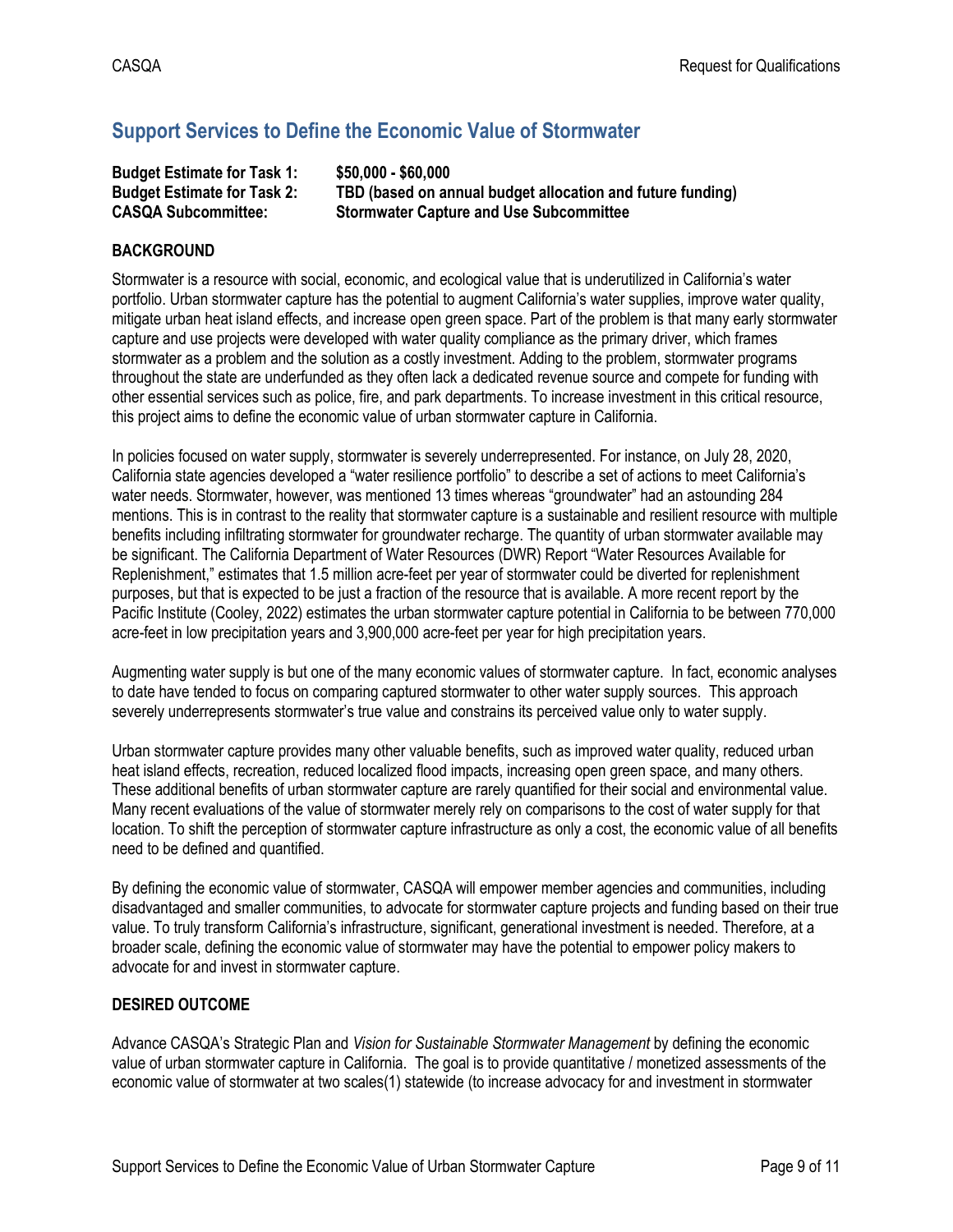capture by policy makers) and (2) at the local / project scale (provide quantifiable benefits, not just costs, for stormwater capture projects).

#### **SCOPE**

#### **Task 1: Define the Economic Value of Urban Stormwater Capture at the Statewide Scale**

The focus of this task is to conduct an economic evaluation using publicly available resources to define the economic value of urban stormwater capture at the statewide scale. To date, the only information that is communicated to policy makers is the cost of the investment. By defining the monetized value of stormwater, the primary goals are to increase awareness of the economic value of stormwater, increase public investment in this valuable infrastructure, and increase climate resiliency and create more livable communities.

The economic evaluation should consider the multi-benefits that stormwater capture provides, including factors such as water supply augmentation, increased green and open space, water quality benefits, and other public benefits, at the statewide scale and potentially at a regional scale.

The final product should be able to answer the following questions:

- What are the factors that provide economic value for stormwater capture? What is the value of each of those factors?
- What are the primary economic value drivers at the statewide scale? Within specific regions?
- How does climate change / drought impact the economic value of stormwater capture?
- What is the monetized value of urban stormwater capture for California? Within specific regions?

#### **What CASQA will provide as a project partner:**

- Technical guidance on stormwater capture and municipal needs, from a team of leading experts in stormwater
- Access to available data from CASQA members and other partners that may prove relevant
- Routine (monthly) calls to discuss stormwater-related aspects of the work
- Collaboration and coordination with other partner organizations (e.g., the California Water Boards, NGOs, other water resource associations). These organizations may serve as a review / advisory panel for the final report.

#### **Deliverables:**

- A draft and final draft report in CASQA report format (includes acknowledgement and credit to the authors)
- Participation in virtual meetings to discuss and review comments

#### **Task 2: Develop Resource / Tool / Guidance to Assess the Economic Value of Stormwater at the Local / Project Scale[1](#page-9-0)**

The goal of this task is to provide a tool that communities can use to evaluate and advocate for local stormwater capture projects. Currently, the only information that is considered is the cost of a particular project. Even if funding becomes available, projects are assessed by their cost, rather than their value. By adding the value of the project, the goal is to increase implementation of stormwater capture projects in communities.

<span id="page-9-0"></span><sup>1</sup> Available funding for all tasks is currently \$50,000 - \$60,000. The primary goal is to first focus on Task 1, and if budget remains, to focus on Task 2. Additional funding may be available in future years, but is unknown at this time.